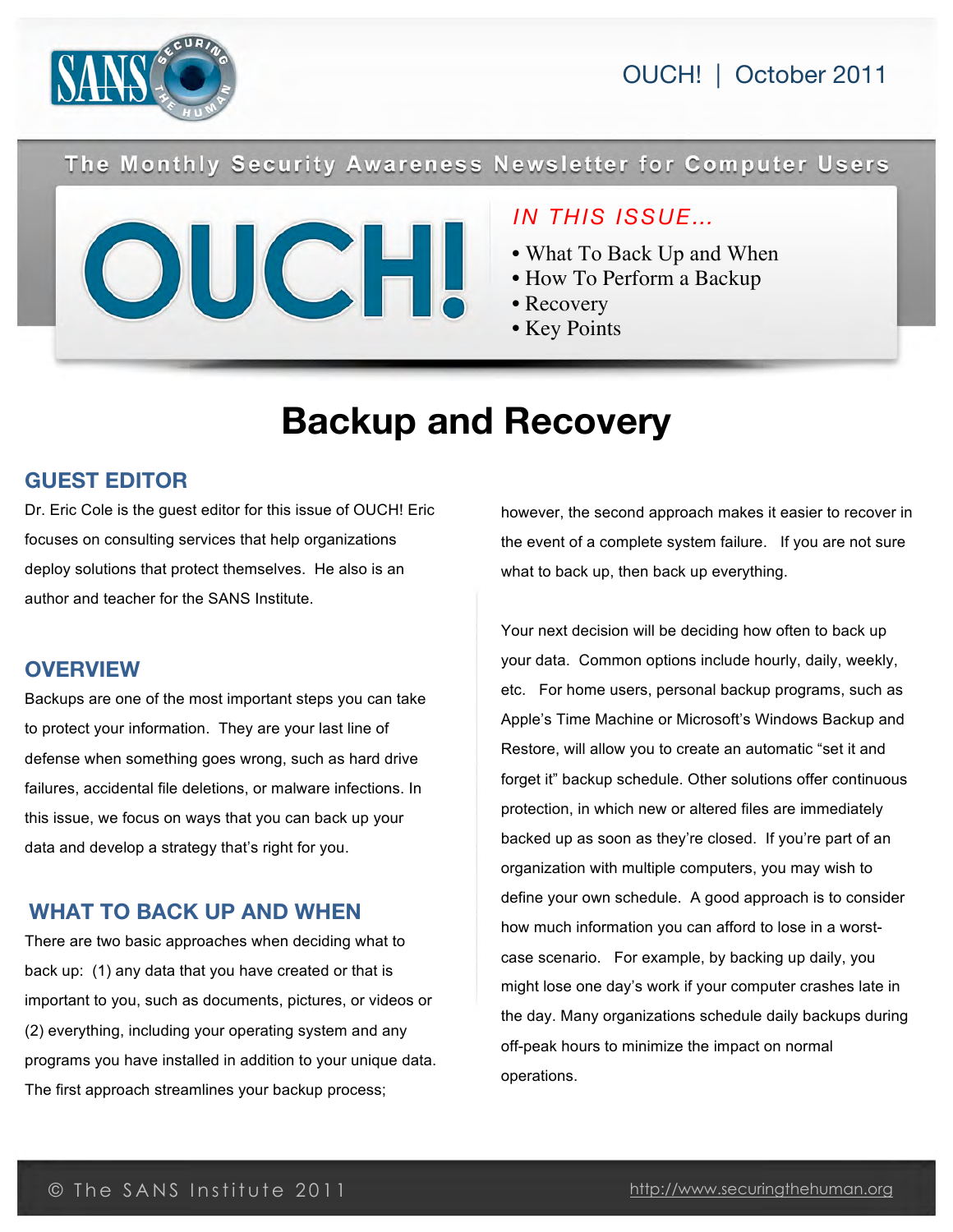



## **Backup and Recovery**

### **HOW TO PERFORM A BACKUP**

In general there are two destinations to which you can back up your information: physical media or cloud-based storage. Examples of physical media include DVDs, USB drives, magnetic tape, or additional hard drives. Avoid backing up to the same device that holds the original files. When using physical media, be sure to label it both internally (in the file name) and externally (on the medium) so that you can easily identify a backup from a particular date and time. You can store a local backup copy in a lockable, fireproof and waterproof container designed for your chosen media. A more robust option is to store copies of your backups off site. For personal backups this can be as simple as storing them at a family member's house or in a safe deposit box. Organizations may want to hire a professional service to securely transport and store backups. Depending on the sensitive nature of your backups and where they are being stored, you may also want to encrypt them.

Many of these issues are addressed for you with cloud backups. Performing cloud backups is often as simple as installing and configuring an application on your computer. After you configure your backup options, new and altered files are backed up automatically over the Internet to servers in the provider's data center.



*Reliable backups are your last line of defense in protecting your data.*

Finally, you need to decide how far back in time your backups need to go. Home users most likely do not need to go back more than thirty days. Some organizations may have policy or legal requirements for longer retention periods and may also mandate the destruction of old backups. If you are backing up organizational data, check with your information technology, legal, or records management group to be sure. Cloud backup services may charge based on the amount of data that is backed up, so take care not to run up a big bill.